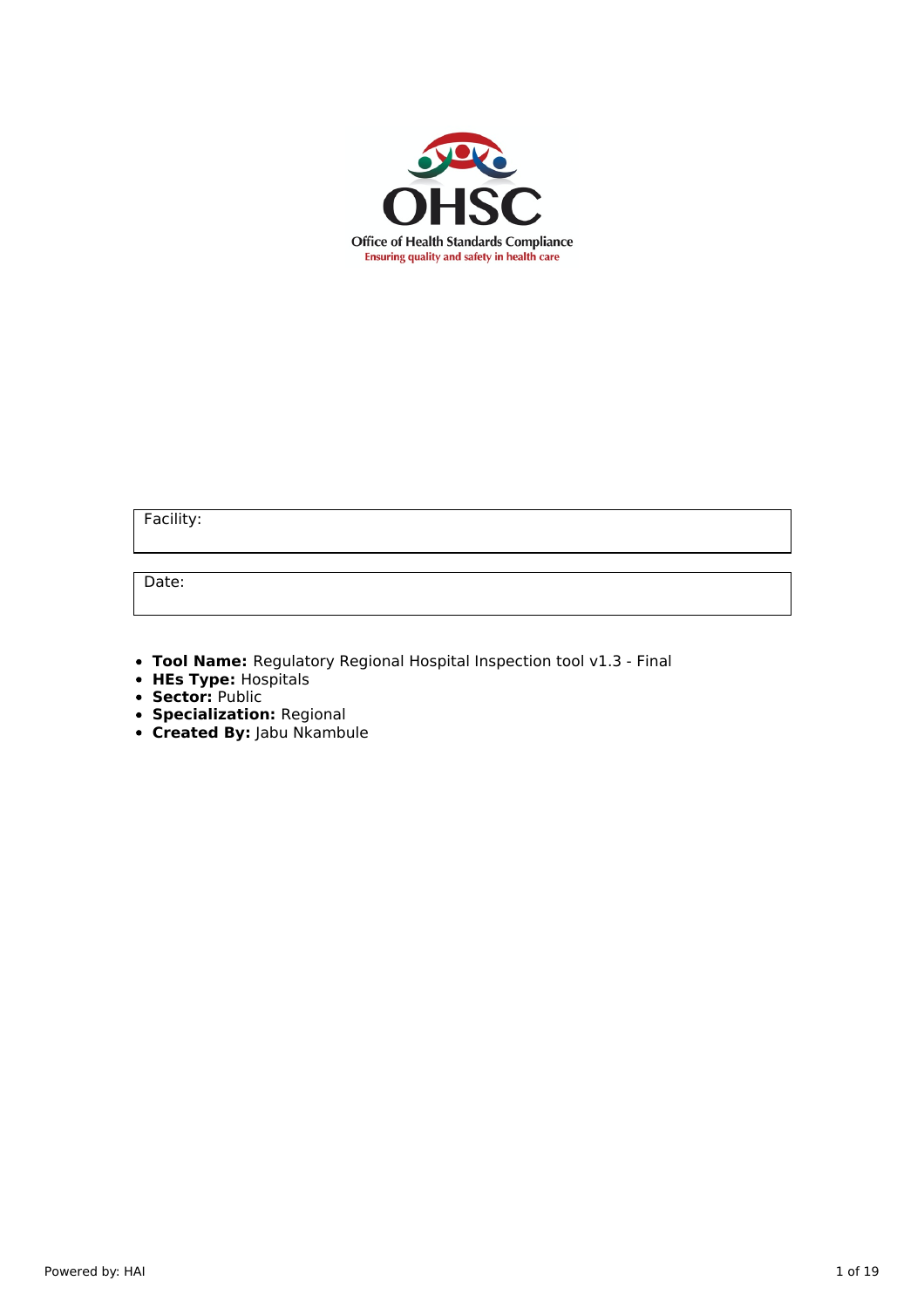# **31 CSSD**

## **Domain 31.2 CLINICAL GOVERNANCE AND CLINICAL CARE**

**Sub Domain 31.2.1 7** Clinical management

**Standard 31.2.1.1 7(1)** The health establishment must establish and maintain clinical management systems, structures and procedures that give effect to national policies and guidelines.

#### **Criterion 31.2.1.1.1 7 Healthcare providers are informed on the health establishment and their specific responsibilities.**

**31.2.1.1.1.1** Health care personnel have been informed about the Standard Operating Procedures of the unit and health establishment.

## **Assessment type:** Document - **Risk rating:** Essential measure

Documented evidence that personnel have been informed about the Standard Operating Procedures of the unit and health establishment must be available. This could include but is not limited to distribution lists which include personnel signatures to indicate they have read and understood the document (which must be dated and signed),proof of attendance at meetings where policies, guidelines and standard operating procedures are discussed, or similar evidence for electronic distribution. Score 1 if such evidence is available and score 0 if it is not available.

| Score | <b>Comment</b> |
|-------|----------------|
|       |                |
|       |                |

| <b>Aspects</b>                                                  | <b>Score</b> | Comment |
|-----------------------------------------------------------------|--------------|---------|
| 1. Decontamination and sterilisation processes.                 |              |         |
| 2. Management of adverse events                                 |              |         |
| 3. Procedure to support personnel affected by adverse<br>events |              |         |
| 4. Management of needlestick and sharps                         |              |         |
| 5. Cleaning of hazardous and biohazardous spills                |              |         |
| 6. Use of Personal protective equipment (PPE)                   |              |         |

**Standard 31.2.1.2 7(2)** (b) A health establishment must establish and maintain systems, structures and programmes to manage clinical risk.

## **Criterion 31.2.1.2.1 7 The health establishment implements process to ensure environmental cleanliness.**

**31.2.1.2.1.1** All work completed is verified by the cleaning supervisor or delegated personnel.

## **Assessment type:** Document - **Risk rating:** Essential measure

Daily inspections will ensure the cleanliness of the unit. The person responsible for overseeing the cleaning service must inspect the unit daily to confirm that cleaning has been carried out according to the schedule and that all areas attended to have been effectively cleaned. Monitoring tools (including, but not limited to, checklist/tick sheets) listing all cleaning tasks must be completed for each room or area. Not applicable: Never

| <b>Score</b> | Comment |
|--------------|---------|
|              |         |
|              |         |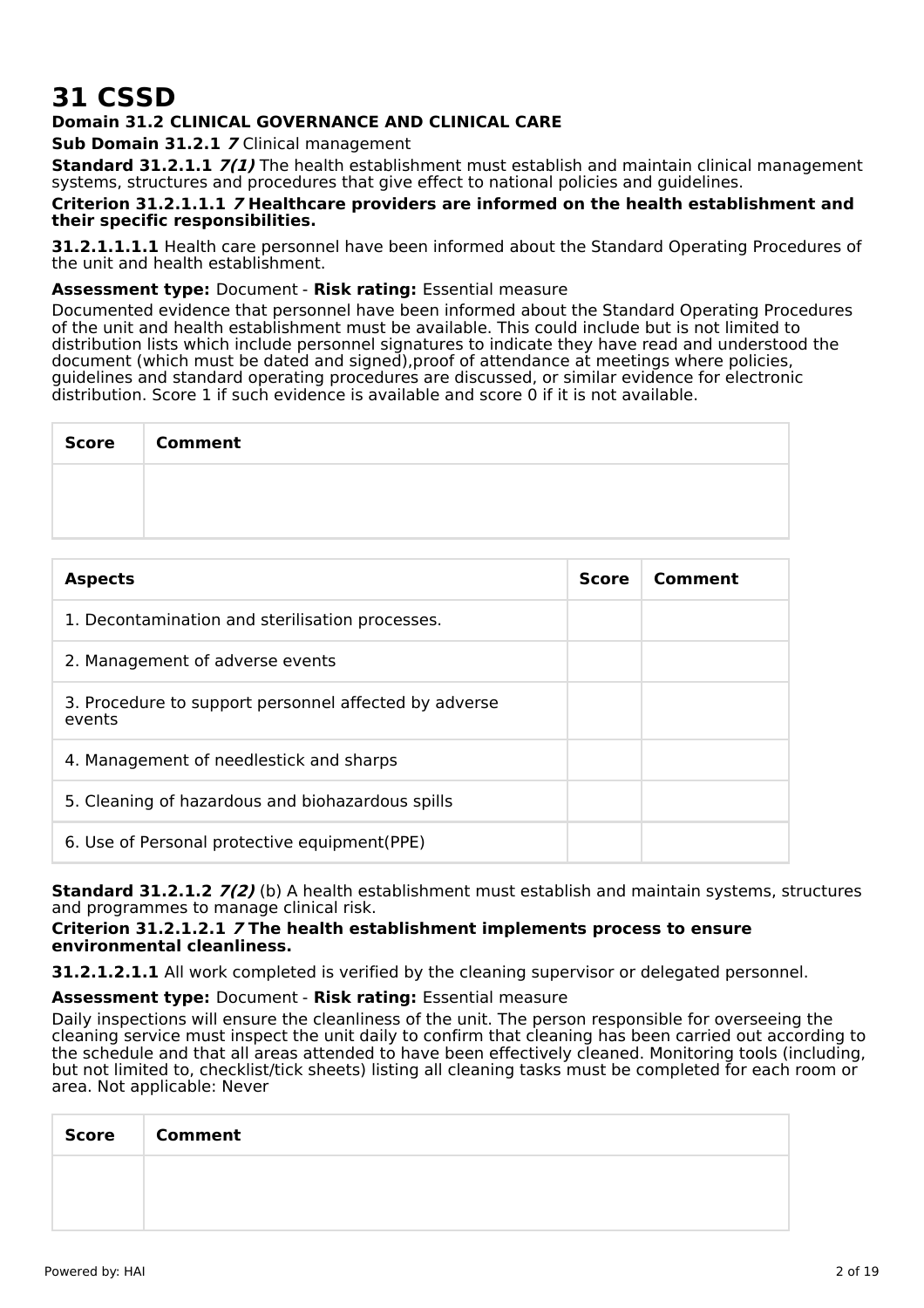## **31.2.1.2.1.2** The unit is observed to be clean.

## **Assessment type:** Observation - **Risk rating:** Vital measure

Inspector to observe general cleanliness of the unit including but not limited to whether the is unit free of dirt, dust and stains.

| <b>Score</b> | <b>Comment</b> |
|--------------|----------------|
|              |                |
|              |                |

## **Criterion 31.2.1.2.2 7 Procedures to minimise the risk of health care-associated infections must be implemented.**

**31.2.1.2.2.1** An emergency eyewash station or eyewash kit is available.

#### **Assessment type:** Observation - **Risk rating:** Vital measure

The emergency eyewash station or bottle must be available, functional and easily accessible. An eyewash kit which is moveable is acceptable. Not applicable: Never

| <b>Score</b> | <b>Comment</b> |
|--------------|----------------|
|              |                |
|              |                |

**31.2.1.2.2.2** Sterile sealed eyewash bottles are checked monthly for leaks and expiry dates.

## **Assessment type:** Document - **Risk rating:** Vital measure

A documented record for the previous three months must be available, showing the dates when the eyewash bottles were checked. Not applicable: Never

| Score | <b>Comment</b> |
|-------|----------------|
|       |                |
|       |                |

## **Criterion 31.2.1.2.3 7 The management of used and soiled linen must meet infection prevention and control requirements.**

**31.2.1.2.3.1** The central sterile services department has a designated, access-controlled area for the storage of dirty linen.

## **Assessment type:** Observation - **Risk rating:** Essential measure

The area used to store dirty linen must have a door, which is kept shut. Not applicable: Never

| Score   Comment |
|-----------------|
|                 |
|                 |

**31.2.1.2.3.2** Dirty linen trolleys are not overflowing.

## **Assessment type:** Observation - **Risk rating:** Essential measure

Linen must be collected frequently enough to avoid excessive accumulation of dirty linen. Not applicable: Never

|--|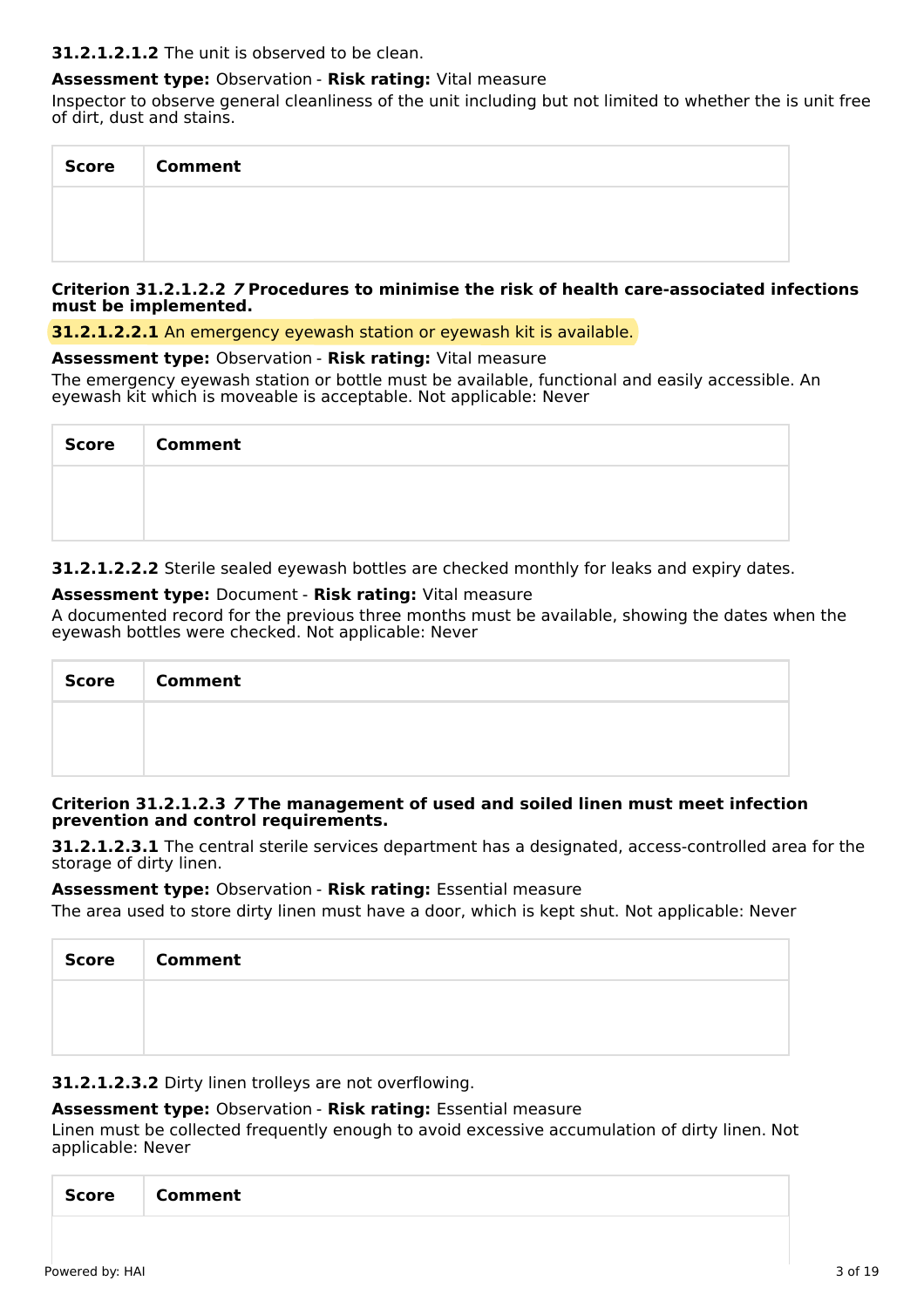## **Criterion 31.2.1.2.4 7 The success of sterilisation procedures must be monitored.**

**31.2.1.2.4.1** All sterilisation failures are documented.

## **Assessment type:** Document - **Risk rating:** Vital measure

Any identified failures must be documented to provide a record for further analysis. Not applicable: Where no failures are identified.

| <b>Score</b> | <b>Comment</b> |
|--------------|----------------|
|              |                |
|              |                |

## **31.2.1.2.4.2** All sterilisation failures are investigated.

## **Assessment type:** Document - **Risk rating:** Vital measure

All sterilisation failures must be investigated to determine the cause of the failure. A report of the investigation must be available. Not applicable: Where no failures are identified.

| Score Comment |
|---------------|
|               |
|               |

**31.2.1.2.4.3** Action plans are implemented to address gaps identified in the sterilisation process.

## **Assessment type:** Document - **Risk rating:** Vital measure

Addressing gaps identified during the investigation will prevent further failures from the same cause. Not applicable: Where no gaps have been identified.

| <b>Score</b> | <b>Comment</b> |
|--------------|----------------|
|              |                |
|              |                |

## **Criterion 31.2.1.2.5 7 Where sterilisation services are outsourced, the service level agreement must be managed effectively.**

**31.2.1.2.5.1** A service level agreement for sterilisation service provider is available.

## **Assessment type:** Document - **Risk rating:** Essential measure

The service level agreement must be valid (not expired) and must be signed by the service provider and the responsible accounting officer. Not applicable: Where the service is not outsourced.

| <b>Score</b> | <b>Comment</b> |
|--------------|----------------|
|              |                |
|              |                |

**31.2.1.2.5.2** Service level agreements for decontamination services are monitored.

## **Assessment type:** Document - **Risk rating:** Vital measure

This is to ensure that service providers adhere to their contractual obligations. This includes, but is not limited to, monitoring checklists, minutes of meetings, reports. Not applicable: Where the service is not outsourced.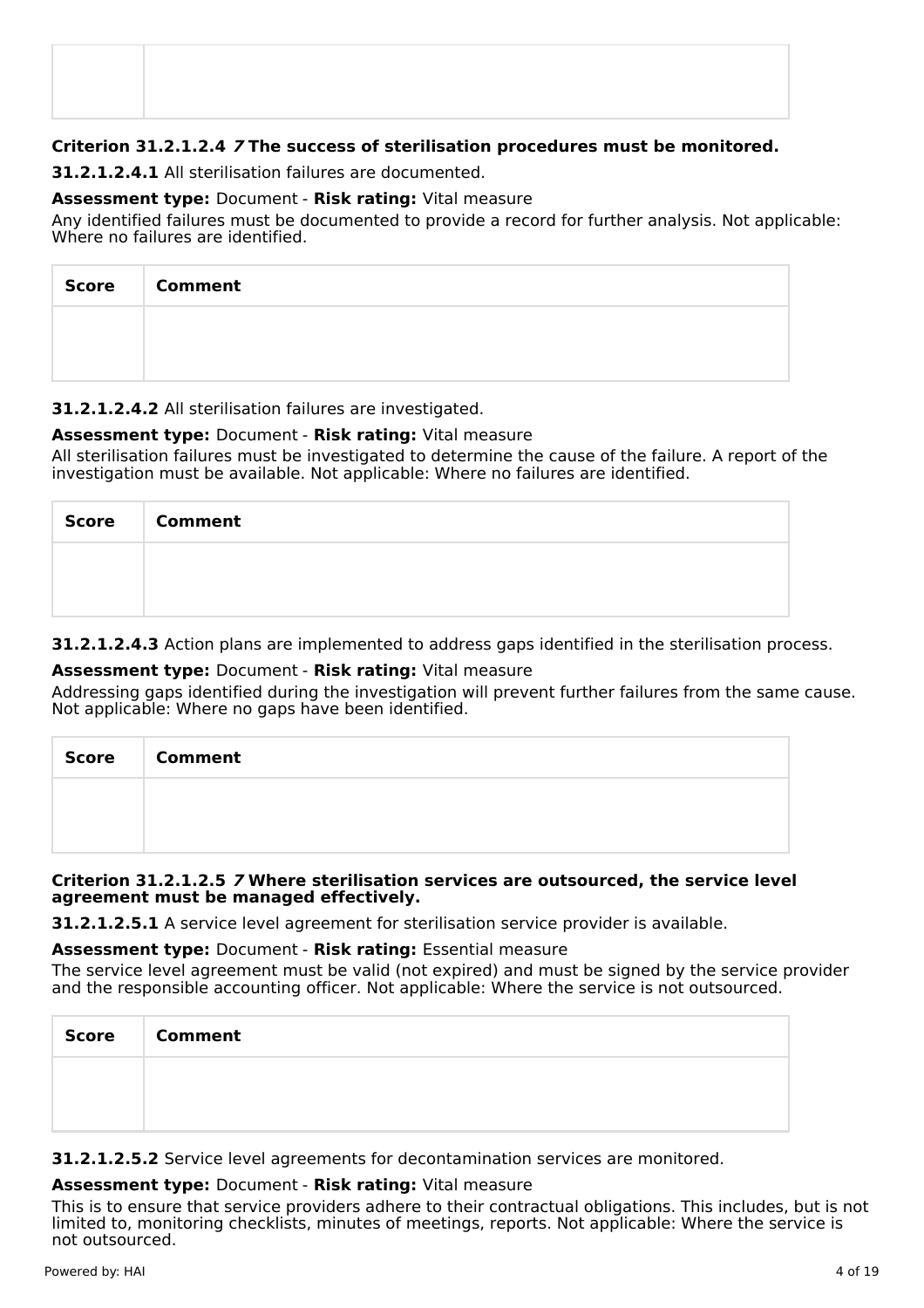| <b>Score</b> | <b>Comment</b> |
|--------------|----------------|
|              |                |
|              |                |

#### **Criterion 31.2.1.2.6 7 The health establishment must have a functional quality management system**

**31.2.1.2.6.1** Quality improvement plans are developed by health care personnel.

#### **Assessment type:** Document - **Risk rating:** Essential measure

Request the quality improvement plan of the unit from the previous six months. Verify whether the aspects listed below are documented. Score if aspect is documented and 0 if not. NB: Score not applicable where no gaps have been identified.

| Score   Comment |
|-----------------|
|                 |
|                 |

| <b>Aspects</b>                                        | <b>Score</b> | Comment |
|-------------------------------------------------------|--------------|---------|
| 1. Gaps identified                                    |              |         |
| 2. Activities required or implemented to address gaps |              |         |
| 3. Healthcare personnel responsible                   |              |         |
| 4. Time frames                                        |              |         |

**31.2.1.2.6.2** Corrective action has been taken to improve the quality of service provided where gaps are identified.

## **Assessment type:** Document - **Risk rating:** Vital measure

Evidence must be available that the action specified in the quality improvement plan was implemented. Not applicable: Where there were no gaps identified.

| <b>Score</b> | <b>Comment</b> |
|--------------|----------------|
|              |                |
|              |                |

#### **Criterion 31.2.1.2.7 7 Standard operating procedures for decontamination processes must be available.**

**31.2.1.2.7.1** Healthcare personnel are able to explain the procedure for sterilising used instruments from start to finish.

## **Assessment type:** Staff interview - **Risk rating:** Essential measure

Interview three healthcare personnel members and ask them to describe how they perform sterilisation of instruments according to the standard operating procedure. Score 1 if the aspect is described and 0 if not described.

| Score Comment |
|---------------|
|               |
|               |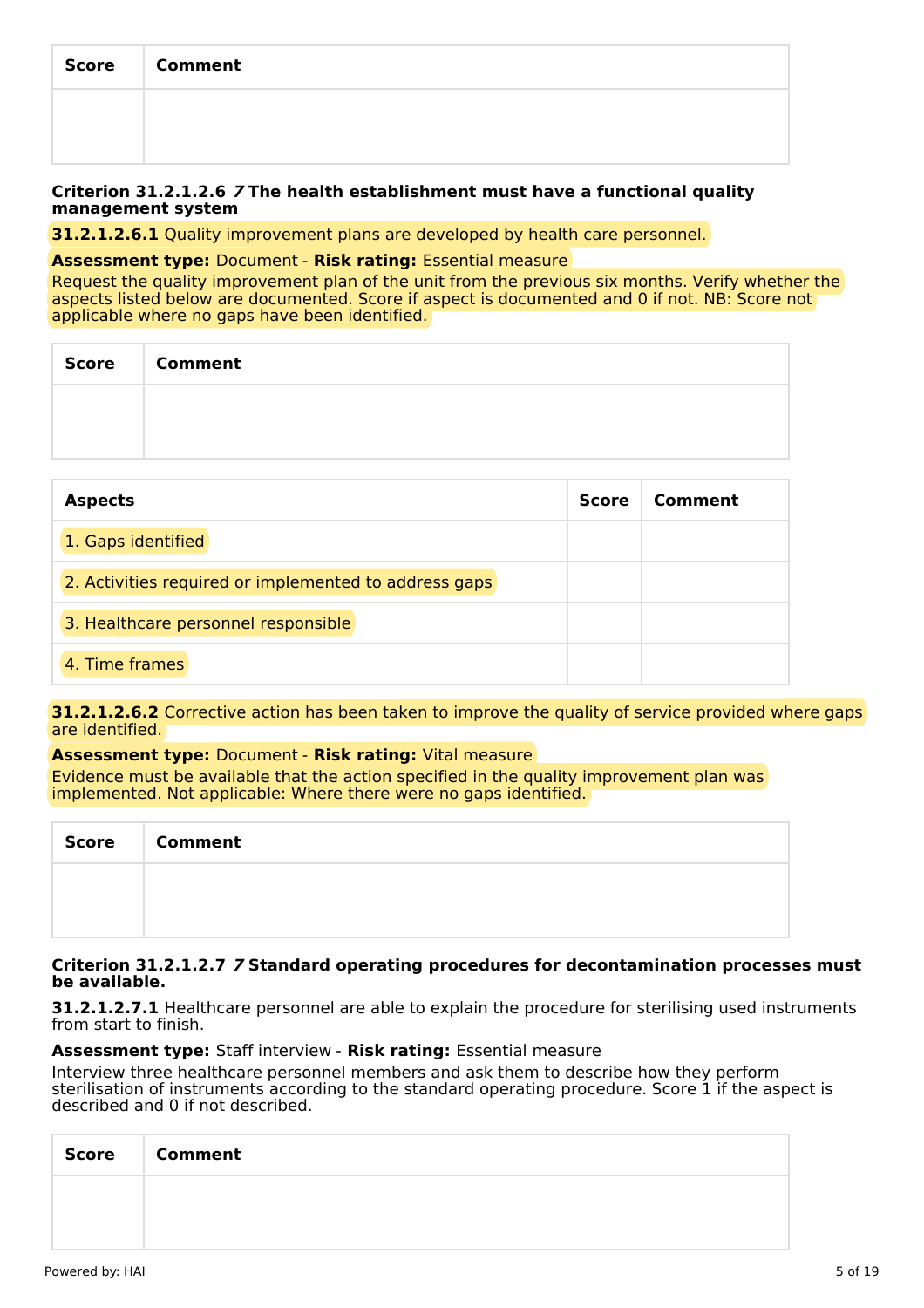| <b>Aspects</b>                                                                                                                                                                                                 | <b>Score</b> | Comment |
|----------------------------------------------------------------------------------------------------------------------------------------------------------------------------------------------------------------|--------------|---------|
| 1. Personal protective equipment to be worn, including caps,<br>goggles, masks, gauntlet gloves and plastic aprons.                                                                                            |              |         |
| 2. Clean sink to be filled with water and detergent.                                                                                                                                                           |              |         |
| 3. Detergent solution to be constituted in accordance with<br>manufacturer's instructions.                                                                                                                     |              |         |
| 4. Instruments to be fully immersed in solution.                                                                                                                                                               |              |         |
| 5. Instruments to be brushed, wiped, agitated and irrigated<br>to dislodge and remove all visible material. Explanatory note:<br>These actions must be performed while holding the<br>instruments under water. |              |         |
| 6. Instruments to be rinsed thoroughly.                                                                                                                                                                        |              |         |
| 7. Instruments to be drained before drying.                                                                                                                                                                    |              |         |
| 8. Sterile packaging to be done according to procedure.                                                                                                                                                        |              |         |
| 9. In-pack chemical indicator to be placed in all sets and<br>towels.                                                                                                                                          |              |         |
| 10. Tracking system indicators to be marked on packs and<br>sets.                                                                                                                                              |              |         |
| 11. Storage to ensure integrity of materials.                                                                                                                                                                  |              |         |

## Unit 2 Healthcare personnel 2

| <b>Aspects</b>                                                                                                                                                                                                 | Score | Comment |
|----------------------------------------------------------------------------------------------------------------------------------------------------------------------------------------------------------------|-------|---------|
| 1. Personal protective equipment to be worn, including caps,<br>goggles, masks, gauntlet gloves and plastic aprons.                                                                                            |       |         |
| 2. Clean sink to be filled with water and detergent.                                                                                                                                                           |       |         |
| 3. Detergent solution to be constituted in accordance with<br>manufacturer's instructions.                                                                                                                     |       |         |
| 4. Instruments to be fully immersed in solution.                                                                                                                                                               |       |         |
| 5. Instruments to be brushed, wiped, agitated and irrigated<br>to dislodge and remove all visible material. Explanatory note:<br>These actions must be performed while holding the<br>instruments under water. |       |         |
| 6. Instruments to be rinsed thoroughly.                                                                                                                                                                        |       |         |
| 7. Instruments to be drained before drying.                                                                                                                                                                    |       |         |
| 8. Sterile packaging to be done according to procedure.                                                                                                                                                        |       |         |
| 9. In-pack chemical indicator to be placed in all sets and<br>towels.                                                                                                                                          |       |         |
| Powered by: HAI                                                                                                                                                                                                |       |         |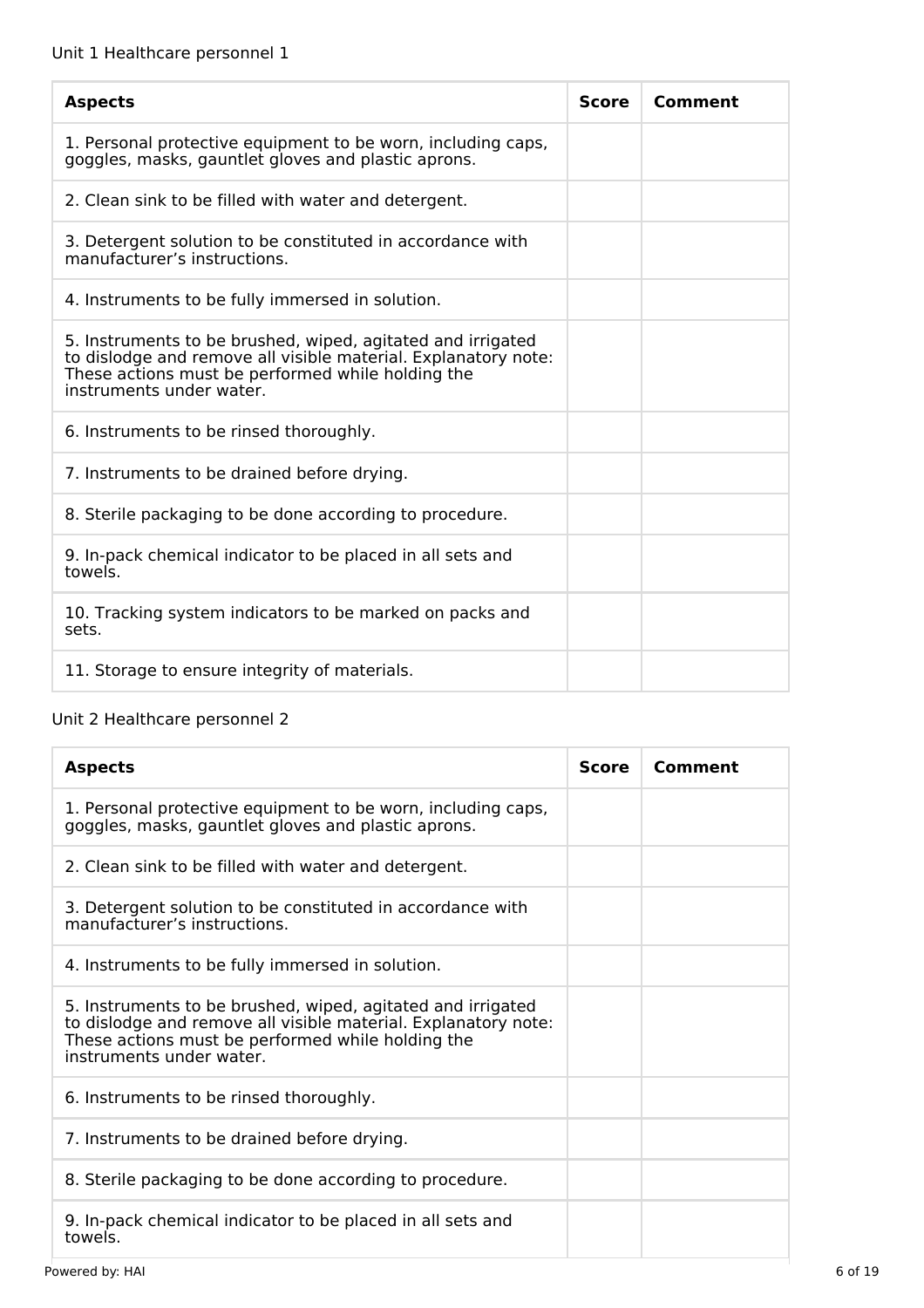| 10. Tracking system indicators to be marked on packs and<br>sets. |  |
|-------------------------------------------------------------------|--|
| 11. Storage to ensure integrity of materials.                     |  |

## Unit 3 Healthcare personnel 3

| <b>Aspects</b>                                                                                                                                                                                                 | <b>Score</b> | Comment |
|----------------------------------------------------------------------------------------------------------------------------------------------------------------------------------------------------------------|--------------|---------|
| 1. Personal protective equipment to be worn, including caps,<br>goggles, masks, gauntlet gloves and plastic aprons.                                                                                            |              |         |
| 2. Clean sink to be filled with water and detergent.                                                                                                                                                           |              |         |
| 3. Detergent solution to be constituted in accordance with<br>manufacturer's instructions.                                                                                                                     |              |         |
| 4. Instruments to be fully immersed in solution.                                                                                                                                                               |              |         |
| 5. Instruments to be brushed, wiped, agitated and irrigated<br>to dislodge and remove all visible material. Explanatory note:<br>These actions must be performed while holding the<br>instruments under water. |              |         |
| 6. Instruments to be rinsed thoroughly.                                                                                                                                                                        |              |         |
| 7. Instruments to be drained before drying.                                                                                                                                                                    |              |         |
| 8. Sterile packaging to be done according to procedure.                                                                                                                                                        |              |         |
| 9. In-pack chemical indicator to be placed in all sets and<br>towels.                                                                                                                                          |              |         |
| 10. Tracking system indicators to be marked on packs and<br>sets.                                                                                                                                              |              |         |
| 11. Storage to ensure integrity of materials.                                                                                                                                                                  |              |         |

**31.2.1.2.7.2** The storage of sterile packs ensures the integrity of materials.

## **Assessment type:** Observation - **Risk rating:** Essential measure

The manner in which sterile packs are stored must prevent physical damage to packages, avoid exposure of packages to moisture. Packages should not be stored in a manner that will crush, bend, puncture, or compress them. Therefore, packs should not be wet or have water damage, they should be intact(not opened or torn). Not applicable: Never

| Score   Comment |
|-----------------|
|                 |
|                 |

**31.2.1.2.7.3** The central sterile services department is segregated into service areas.

## **Assessment type:** Observation - **Risk rating:** Vital measure

To comply with infection prevention and control procedures, the central sterile services department must be segregated into the service areas listed below. Score 1 if the unit has the segregated area and 0 if areas are not segregated. NB: The service area must be demarcated to define separate areas for receiving dirty and clean materials. The design of the area must allow for the sterilisation processes to progress from the dirty area, where used instruments are received, to the clean area, where sterilised instruments are stored and issued.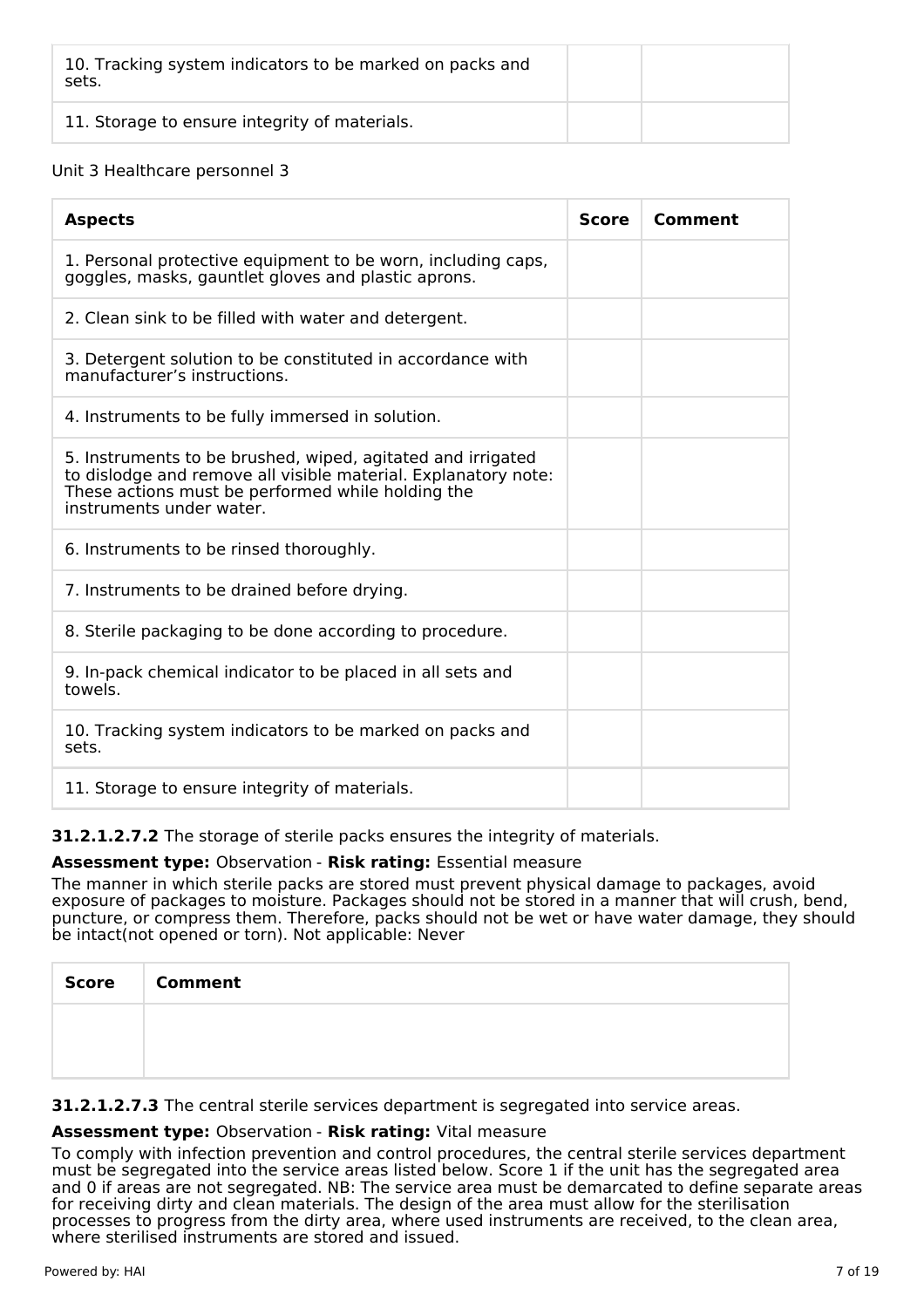| Score   Comment |
|-----------------|
|                 |
|                 |

| <b>Aspects</b>                                                                                                                                                                                                                                                                                                           | <b>Score</b> | Comment |
|--------------------------------------------------------------------------------------------------------------------------------------------------------------------------------------------------------------------------------------------------------------------------------------------------------------------------|--------------|---------|
| 1. Dirty area/section (for cleaning and inspection of<br>equipment)                                                                                                                                                                                                                                                      |              |         |
| 2. Clean area/section (assembly, packaging and sterilisation)                                                                                                                                                                                                                                                            |              |         |
| 3. Sterile packs storage area                                                                                                                                                                                                                                                                                            |              |         |
| 4. The set-up of the unit allows flow of instruments from dirty<br>to clean areas. Explanatory note: The set-up of the unit must<br>allow the sterilisation processes to progress from the dirty<br>area, where used instruments are received, to the clean<br>area, where sterilised instruments are stored and issued. |              |         |

## **Criterion 31.2.1.2.8 7 Health care personnel receive ongoing in-service education according to their roles and responsibilities.**

**31.2.1.2.8.1** Healthcare personnel working with the reprocessing or sterilisation of medical devices are trained.

## **Assessment type:** Document - **Risk rating:** Essential measure

Using the checklist below, verify whether health care personnel have received in-service training on reprocessing or sterilisation of medical devices in the past two years. Select two health care providers and two cleaners from the health establishment's personnel. Request the training records (attendance registers). Score 1 if the health care workers have been trained and 0 if not.

| <b>Score</b> | <b>Comment</b> |
|--------------|----------------|
|              |                |
|              |                |

## Unit 1 Health care provider 1

| <b>Aspects</b>                          | <b>Score</b> | Comment |
|-----------------------------------------|--------------|---------|
| 1. Sterilisation procedures             |              |         |
| 2. Use of sterilisation equipment       |              |         |
| 3. Hand hygiene                         |              |         |
| 4. Use of personal protective equipment |              |         |

## Unit 2 Health care provider 2

| <b>Aspects</b>                    | Score | Comment |
|-----------------------------------|-------|---------|
| 1. Sterilisation procedures       |       |         |
| 2. Use of sterilisation equipment |       |         |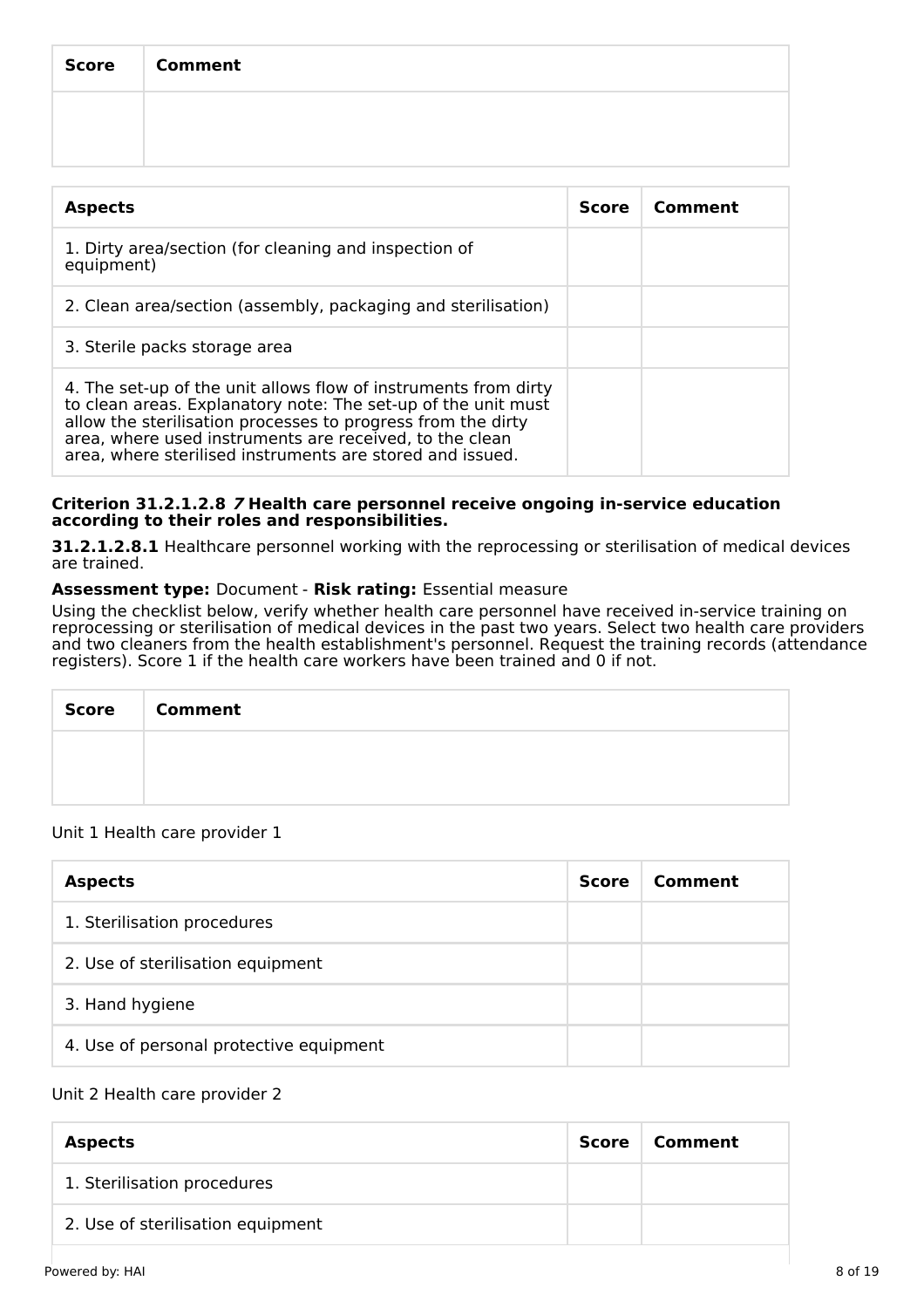| 3. Hand hygiene                         |  |
|-----------------------------------------|--|
| 4. Use of personal protective equipment |  |

## Unit 3 Cleaner 1

| <b>Aspects</b>                          | Score | Comment |
|-----------------------------------------|-------|---------|
| 1. Hand hygiene                         |       |         |
| 2. Use of personal protective equipment |       |         |

## Unit 4 Cleaner 2

| <b>Aspects</b>                          | Score | Comment |
|-----------------------------------------|-------|---------|
| 1. Hand hygiene                         |       |         |
| 2. Use of personal protective equipment |       |         |

## **Criterion 31.2.1.2.9 7 Medical equipment management systems must be in place to minimise the risk of patient safety incidents related to medical equipment.**

**31.2.1.2.9.1** Equipment is maintained according to a planned schedule.

## **Assessment type:** Document - **Risk rating:** Vital measure

For the equipment listed below, inspect the planned preventive maintenance schedule for the previous 12 months in the central sterile services department as well as the manufacturer's instructions and maintenance records. Determine whether the service intervals in the maintenance schedule correspond with the manufacturer's instructions. Check that maintenance has been done according to the schedule. In the event that the manufacturer's instructions are not available, they may be replaced by documented guidance from the local health technology team. Score 1 if the requirement is met and 0 if not met. NB: Score Not applicable for equipment that is not available in the health establishment.

| <b>Score</b> | <b>Comment</b> |
|--------------|----------------|
|              |                |
|              |                |

## Unit 1 Maintenance schedule available

| <b>Aspects</b>                                             | <b>Score</b> | Comment |
|------------------------------------------------------------|--------------|---------|
| 1. Steam autoclave                                         |              |         |
| 2. Mobile autoclave, electrical table-top type             |              |         |
| 3. Gas steriliser                                          |              |         |
| 4. Ultrasonic washer                                       |              |         |
| 5. Incubator for biological control of steam sterilisation |              |         |
| 6. Incubator for biological control of gas sterilisation   |              |         |
| 7. Heat sealing machine                                    |              |         |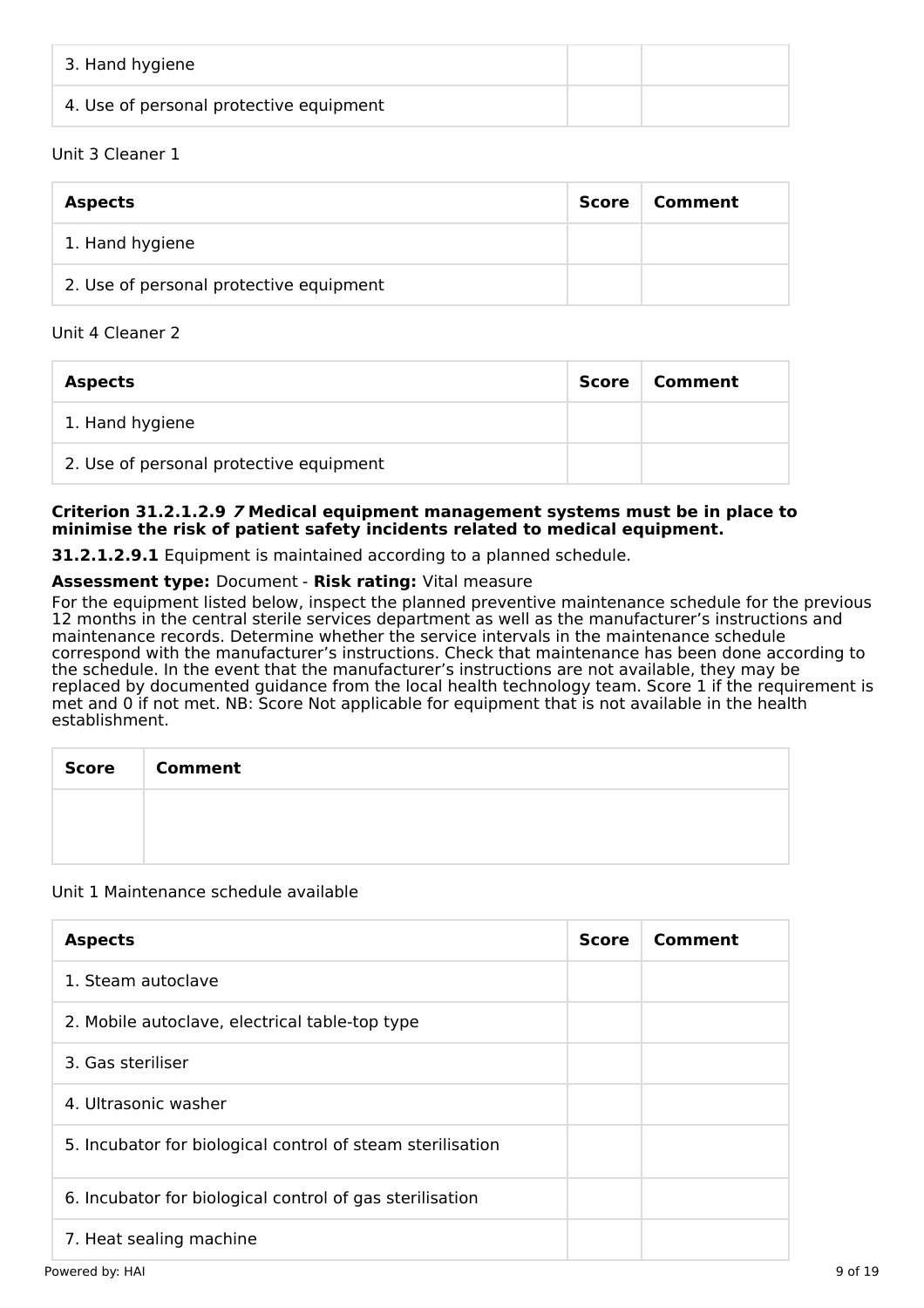## Unit 2 Schedule aligned to manufacturer's instructions

| <b>Aspects</b>                                             | <b>Score</b> | Comment |
|------------------------------------------------------------|--------------|---------|
| 1. Steam autoclave                                         |              |         |
| 2. Mobile autoclave, electrical table-top type             |              |         |
| 3. Gas steriliser                                          |              |         |
| 4. Ultrasonic washer                                       |              |         |
| 5. Incubator for biological control of steam sterilisation |              |         |
| 6. Incubator for biological control of gas sterilisation   |              |         |
| 7. Heat sealing machine                                    |              |         |

## Unit 3 Maintained according to schedule

| <b>Aspects</b>                                             | <b>Score</b> | Comment |
|------------------------------------------------------------|--------------|---------|
| 1. Steam autoclave                                         |              |         |
| 2. Mobile autoclave, electrical table-top type             |              |         |
| 3. Gas steriliser                                          |              |         |
| 4. Ultrasonic washer                                       |              |         |
| 5. Incubator for biological control of steam sterilisation |              |         |
| 6. Incubator for biological control of gas sterilisation   |              |         |
| 7. Heat sealing machine                                    |              |         |

## **Sub Domain 31.2.2 8** Infection prevention and control programmes

**Standard 31.2.2.1 8(1)** The health establishment must maintain an environment, which minimises the risk of disease outbreaks, the transmission of infection to users, health care personnel and visitors. **Criterion 31.2.2.1.1 8(2)(a) The health establishment must ensure that there are hand washing facilities in every service area.**

**31.2.2.1.1.1** Hand washing facilities are available.

**Assessment type:** Observation - **Risk rating:** Vital measure

Inspect the hand washing facilities for the items listed below. Score 1 if the item is available and 0 if not available.

| Score Comment |
|---------------|
|               |
|               |

## Unit 1 Dirty area

| Comment<br>Score<br><b>Aspects</b> |
|------------------------------------|
|------------------------------------|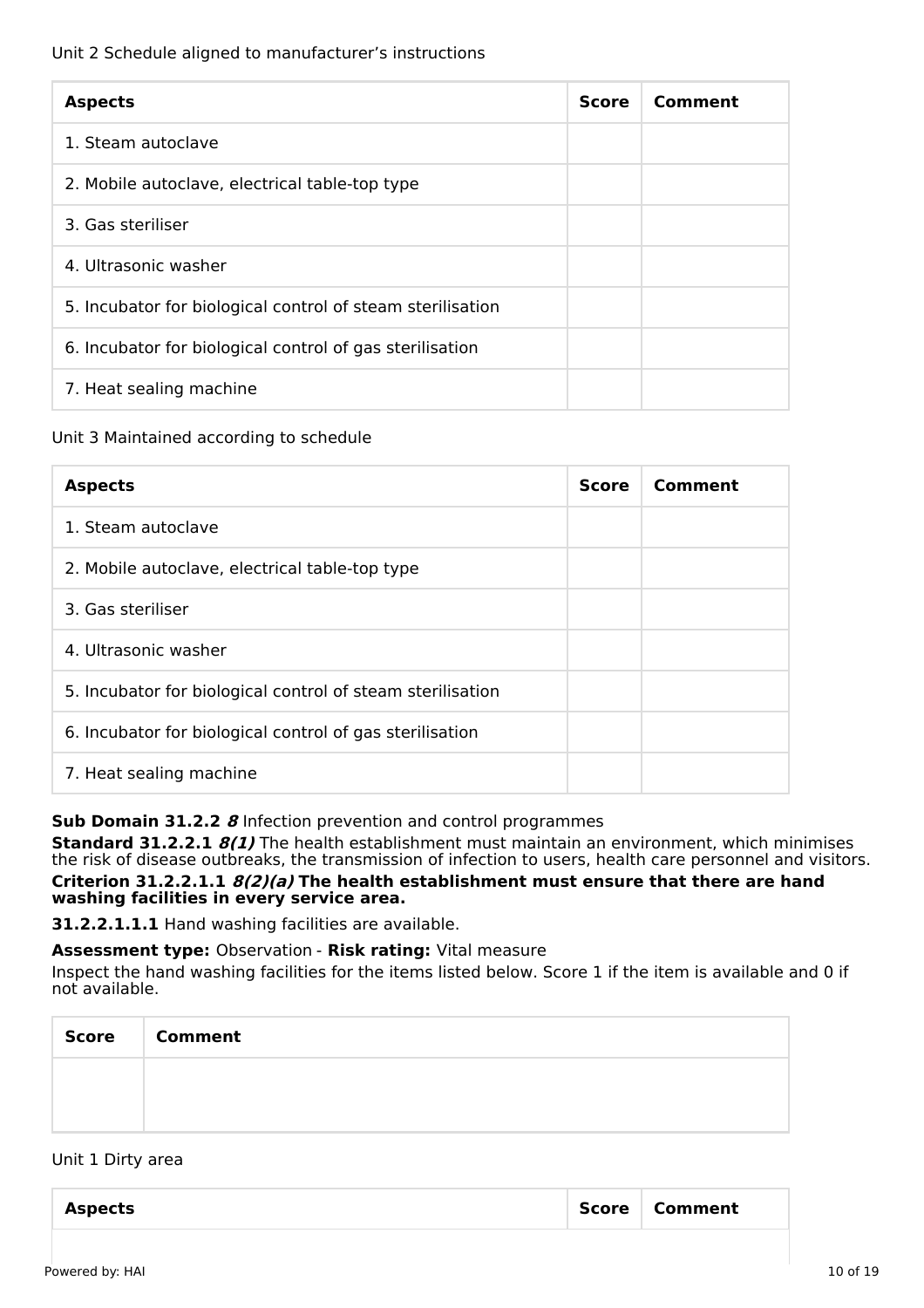| 1. Hand washing basin. Explanatory note: The basin must not<br>be blocked, broken, have deep cracks causing leaking of<br>water, or have hairline cracks.                                                                                                                                        |  |
|--------------------------------------------------------------------------------------------------------------------------------------------------------------------------------------------------------------------------------------------------------------------------------------------------|--|
| 2. Poster on correct hand washing technique                                                                                                                                                                                                                                                      |  |
| 3. Poster on the correct use of alcohol-based hand rub.<br>Explanatory note: Posters must be placed at strategic places<br>and above alcohol dispensers in the health establishment as<br>stipulated in page 33 of Practical Manual for Implementation<br>of IPC Strategic framework March 2020. |  |
| 4. Taps                                                                                                                                                                                                                                                                                          |  |
| 5. Running water                                                                                                                                                                                                                                                                                 |  |
| 6. Wall mounted soap dispenser                                                                                                                                                                                                                                                                   |  |
| 7. Plain liquid soap                                                                                                                                                                                                                                                                             |  |
| 8. Paper towels                                                                                                                                                                                                                                                                                  |  |
| 9. Paper towel dispenser                                                                                                                                                                                                                                                                         |  |
| 10. Bin                                                                                                                                                                                                                                                                                          |  |
| 11. Alcohol based hand rub. Explanatory note: Item does not<br>necessarily have to be in the hand washing basin/facility<br>area.                                                                                                                                                                |  |

## Unit 2 Clean area

| <b>Aspects</b>                                                                                                                                                                                                                                                                                   | <b>Score</b> | Comment |
|--------------------------------------------------------------------------------------------------------------------------------------------------------------------------------------------------------------------------------------------------------------------------------------------------|--------------|---------|
| 1. Hand washing basin. Explanatory note: The basin must not<br>be blocked, broken, have deep cracks causing leaking of<br>water, or have hairline cracks.                                                                                                                                        |              |         |
| 2. Poster on correct hand washing technique                                                                                                                                                                                                                                                      |              |         |
| 3. Poster on the correct use of alcohol-based hand rub.<br>Explanatory note: Posters must be placed at strategic places<br>and above alcohol dispensers in the health establishment as<br>stipulated in page 33 of Practical Manual for Implementation<br>of IPC Strategic framework March 2020. |              |         |
| 4. Taps                                                                                                                                                                                                                                                                                          |              |         |
| 5. Running water                                                                                                                                                                                                                                                                                 |              |         |
| 6. Wall mounted soap dispenser                                                                                                                                                                                                                                                                   |              |         |
| 7. Plain liquid soap                                                                                                                                                                                                                                                                             |              |         |
| 8. Paper towels                                                                                                                                                                                                                                                                                  |              |         |
| 9. Paper towel dispenser                                                                                                                                                                                                                                                                         |              |         |
| $10.$ Bin                                                                                                                                                                                                                                                                                        |              |         |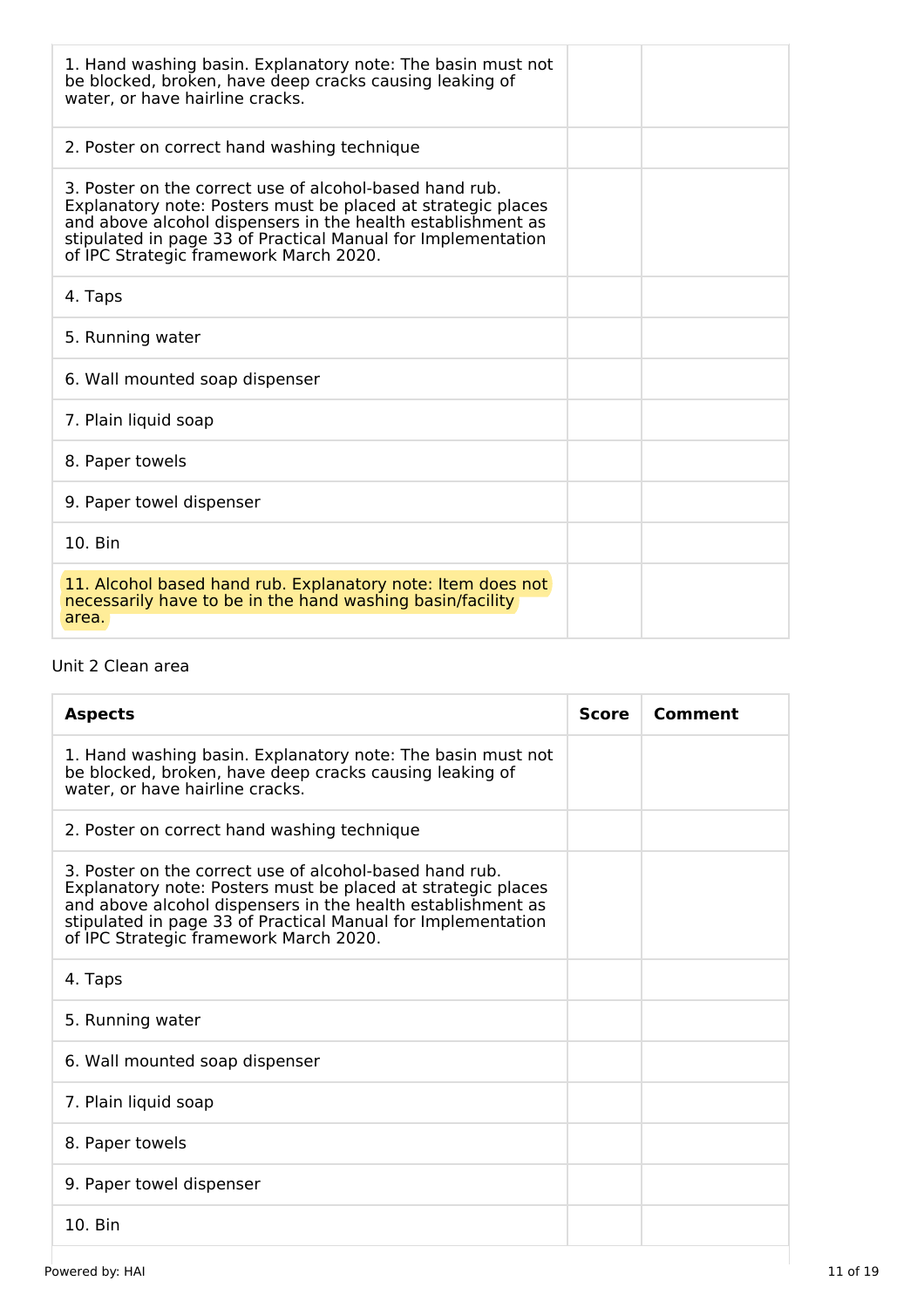## **Criterion 31.2.2.1.2 8(2)(c) The health establishment must ensure there is clean linen to meet the needs of users.**

**31.2.2.1.2.1** Linen rooms or storage cupboards are adequately stocked and well organised.

#### **Assessment type:** Observation - **Risk rating:** Essential measure

Inspect the area where linen is stored to determine whether the aspects listed below are compliant. Score 1 if the aspect is compliant and 0 if not compliant. Score 0 if the unit does not have a designated area with a door that can be kept closed.

| Score | <b>Comment</b> |
|-------|----------------|
|       |                |
|       |                |

| <b>Aspects</b>                          | <b>Score</b> | Comment |
|-----------------------------------------|--------------|---------|
| 1. Designated area for storage of linen |              |         |
| 2. Area is locked                       |              |         |
| 3. Linen is stored on shelves           |              |         |
| 4. Area is well organised               |              |         |

#### **Criterion 31.2.2.1.3 8(2)(d) The health establishment must ensure that health care personnel are protected from acquiring infections through the use of personal protective equipment and prophylactic immunisations.**

**31.2.2.1.3.1** Personal protective equipment is worn.

## **Assessment type:** Observation - **Risk rating:** Vital measure

Verify whether the protective clothing and equipment listed below are available and worn. Score 1 if the items are available and worn and 0 if they are not available or not worn. Score NA where, at the time of the inspection, personnel are not in a situation in which they are required to wear protective clothing.

| Score   Comment |
|-----------------|
|                 |
|                 |

## Unit 1 Storage room/are: Available

| <b>Aspects</b>                                  | Score | Comment |
|-------------------------------------------------|-------|---------|
| 1. Gloves - non-sterile                         |       |         |
| 2. Disposable gowns or aprons                   |       |         |
| 3. Protective eyewear (face shields or goggles) |       |         |
| 4. Face masks                                   |       |         |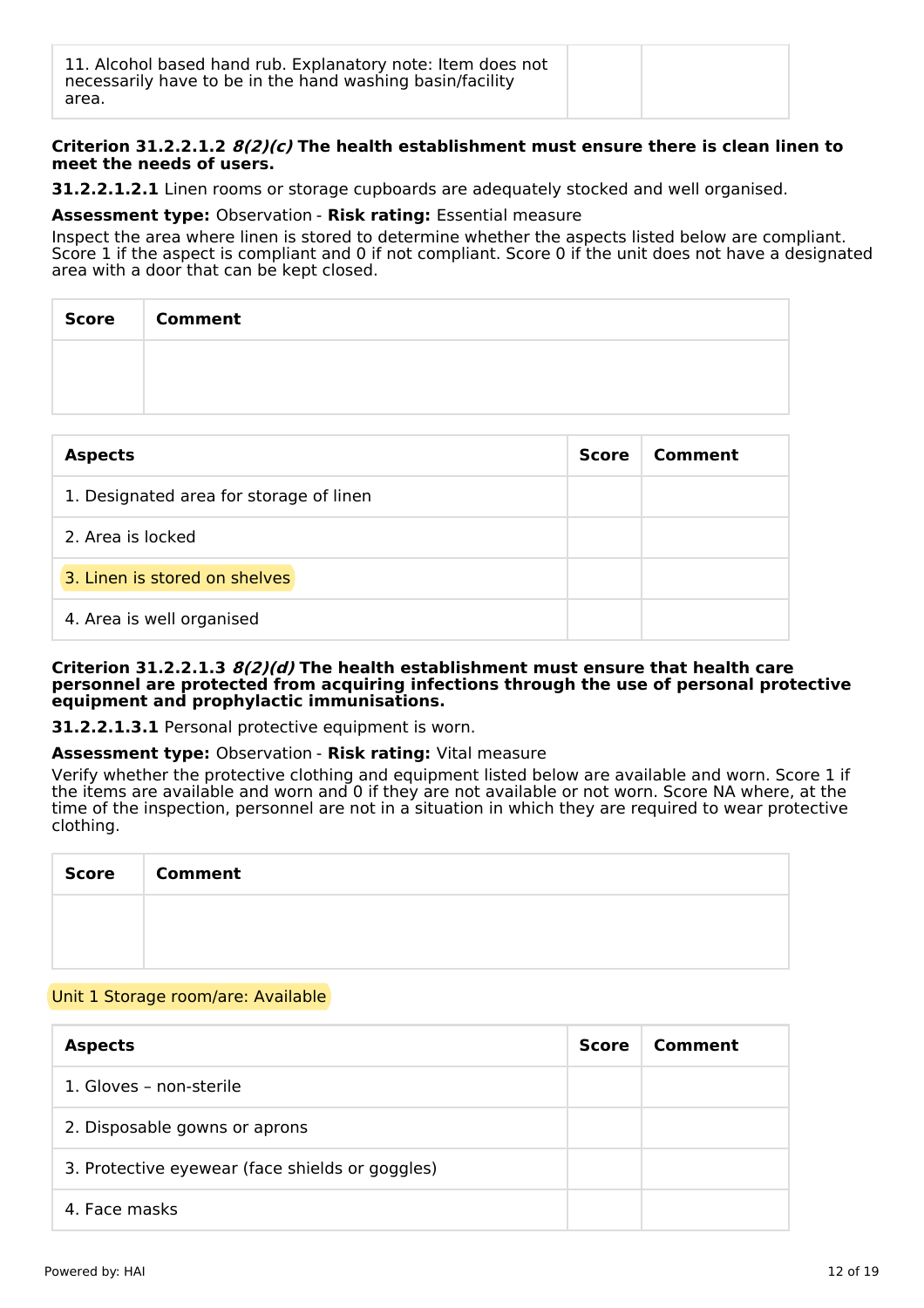| <b>Aspects</b>                                  | <b>Score</b> | Comment |
|-------------------------------------------------|--------------|---------|
| 1. Gloves - non-sterile                         |              |         |
| 2. Disposable gowns or aprons                   |              |         |
| 3. Protective eyewear (face shields or goggles) |              |         |
| 4. Face masks                                   |              |         |

## Unit 3 Sterilisation area: Worn

| <b>Aspects</b>                                  | <b>Score</b> | Comment |
|-------------------------------------------------|--------------|---------|
| 1. Gloves - non-sterile                         |              |         |
| 2. Disposable gowns or aprons                   |              |         |
| 3. Protective eyewear (face shields or goggles) |              |         |
| 4. Face masks                                   |              |         |

## Unit 4 Cleaner: Worn

| <b>Aspects</b>                                  | <b>Score</b> | Comment |
|-------------------------------------------------|--------------|---------|
| 1. Gloves - non-sterile                         |              |         |
| 2. Domestic gloves                              |              |         |
| 3. Disposable gowns or aprons                   |              |         |
| 4. Protective eyewear (face shields or goggles) |              |         |
| 5. Face masks                                   |              |         |

## **Sub Domain 31.2.3 9** Waste management

**Standard 31.2.3.1 9(1)** The health establishment must ensure that waste is handled, stored, and disposed of safely in accordance with the law.

## **Criterion 31.2.3.1.1 9(2)(a) The health establishment must have appropriate waste containers at the point of waste generation.**

**31.2.3.1.1.1** The central sterile services department has appropriate containers for disposal of all types of waste.

## **Assessment type:** Observation - **Risk rating:** Vital measure

Verify whether the waste containers listed below are available. Health care risk waste containers must have the appropriate international hazard symbol and be marked as prescribed in SANS 10248-1: Management of Health Care Waste, Part 1: Management of healthcare risk waste from a health facility. Score 1 if the waste container is available and 0 if not available. Where a particular type of waste is not generated in the unit, score NA.

| Score   Comment |
|-----------------|
|                 |
|                 |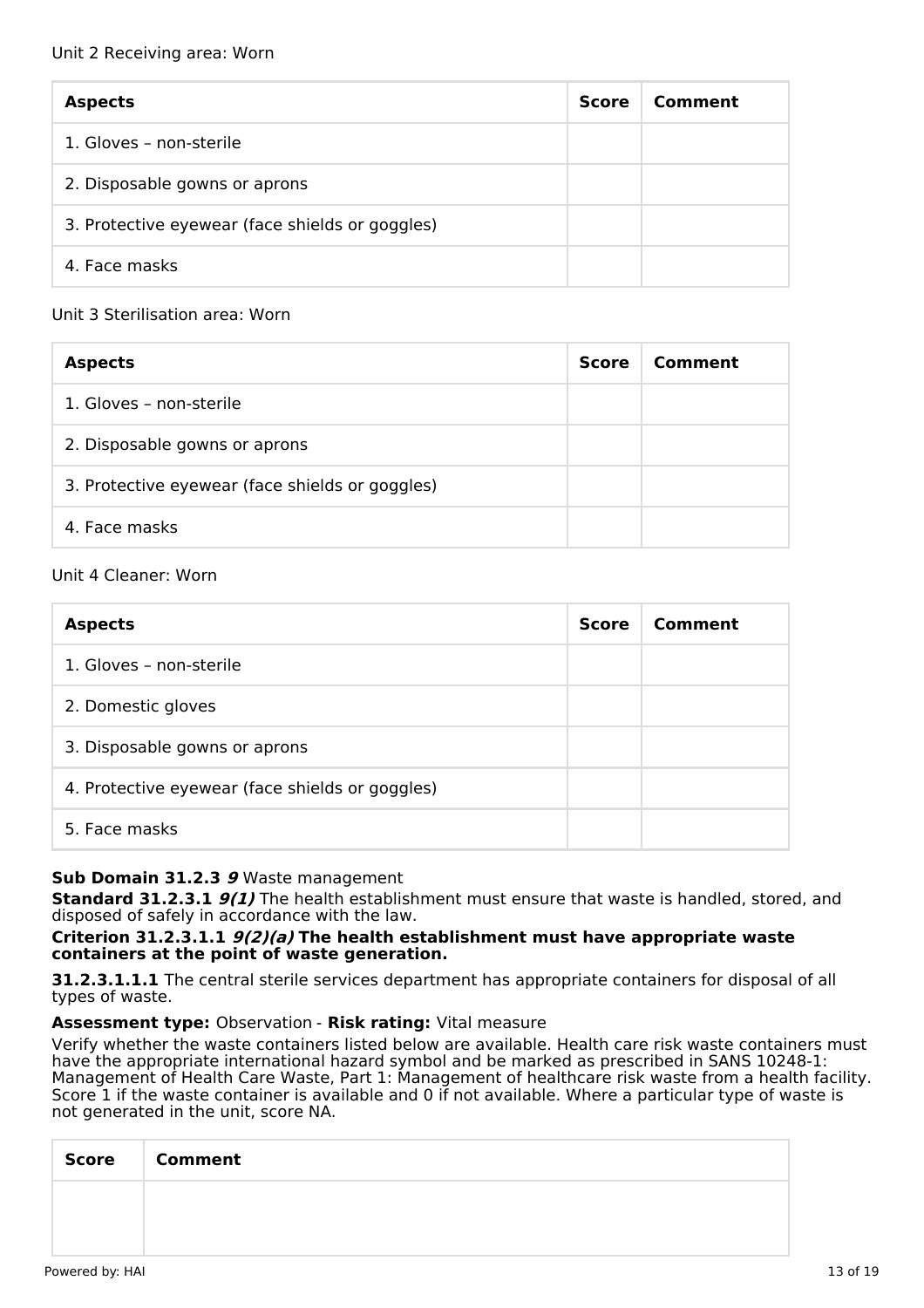| <b>Aspects</b>                                                                 | <b>Score</b> | Comment |
|--------------------------------------------------------------------------------|--------------|---------|
| 1. Infectious non-anatomical waste (red)                                       |              |         |
| 2. Sharps (yellow)                                                             |              |         |
| 3. General waste (black, beige, white or transparent<br>packaging may be used) |              |         |

#### **Criterion 31.2.3.1.2 9(2)(b) The health establishment must implement procedures for the collection, handling, storage and disposal of waste.**

**31.2.3.1.2.1** Sharps are safely managed and discarded in the unit.

**Assessment type:** Observation - **Risk rating:** Vital measure

Select three areas and verify whether sharps, needles and the collection of sharps are correctly managed in accordance with the standard operating procedures of the health establishment. Score 1 if the aspect is compliant and 0 if not compliant.

| Score   Comment |
|-----------------|
|                 |
|                 |

## Unit 1 Area 1

| <b>Aspects</b>                                   | <b>Score</b> | Comment |
|--------------------------------------------------|--------------|---------|
| 1. Sharps containers available at site of use    |              |         |
| 2. Sharps containers have correctly fitting lids |              |         |

## Unit 2 Area 2

| <b>Aspects</b>                                   | Score | Comment |
|--------------------------------------------------|-------|---------|
| 1. Sharps containers available at site of use    |       |         |
| 2. Sharps containers have correctly fitting lids |       |         |

## Unit 3 Area 3

| <b>Aspects</b>                                   | Score | Comment |
|--------------------------------------------------|-------|---------|
| 1. Sharps containers available at site of use    |       |         |
| 2. Sharps containers have correctly fitting lids |       |         |

## **31.2.3.1.2.2** There is a temporary healthcare risk waste storage area.

## **Assessment type:** Observation - **Risk rating:** Essential measure

In all areas where waste is held for collection and removal to the central storage area, a designated area for temporary storage of waste must be available. Some health establishments will have a purpose-built temporary waste storage area, others will utilise a specific area within the available space. Score 1 if the aspect is compliant and 0 if not compliant, or where there is no designated area. Score NA for any aspects not found in the temporary waste storage area.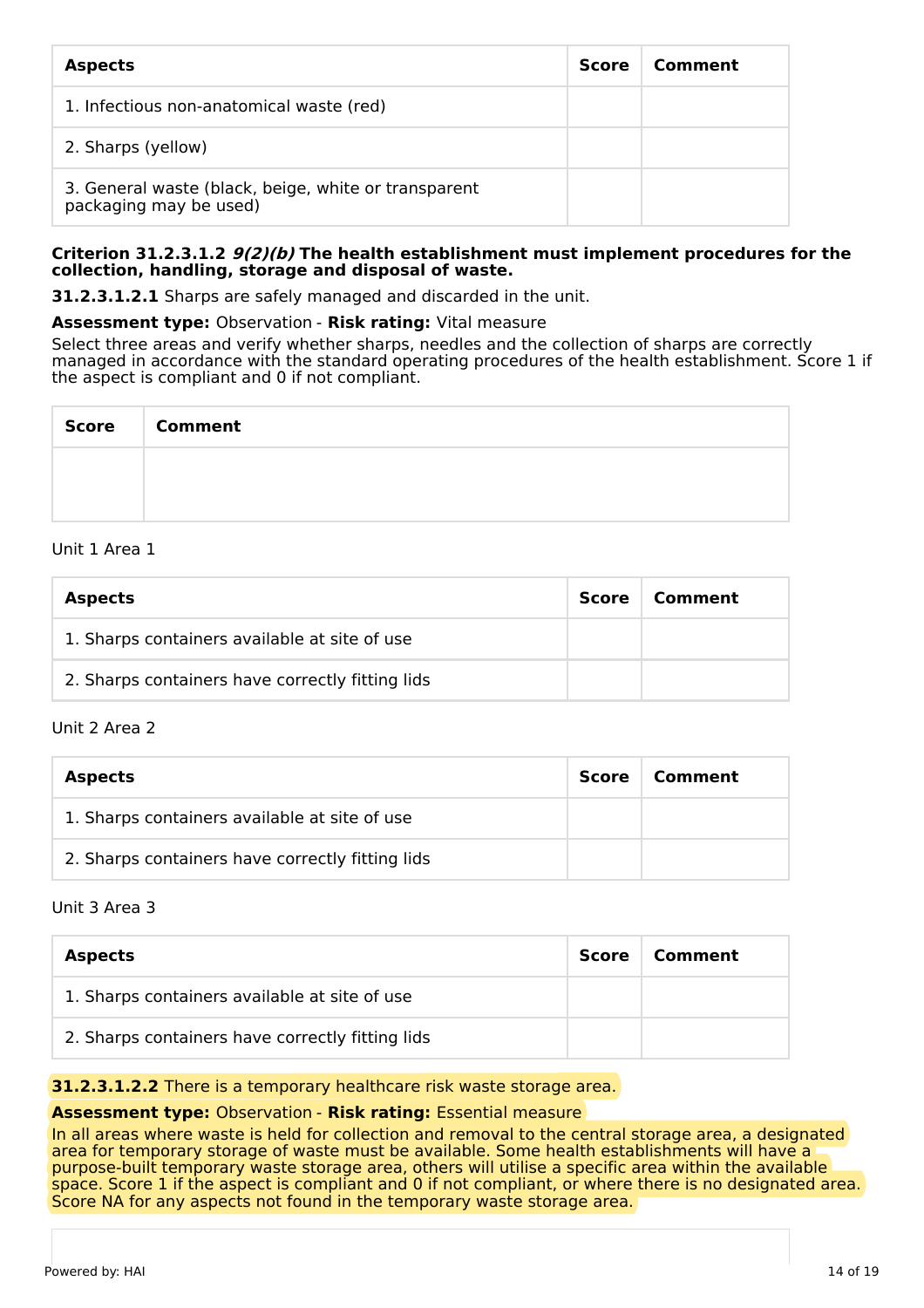| Score   Comment |
|-----------------|
|                 |
|                 |

| <b>Aspects</b>                                                                | <b>Score</b> | Comment |
|-------------------------------------------------------------------------------|--------------|---------|
| 1. Space available to store waste containers                                  |              |         |
| 2. Area is well ventilated                                                    |              |         |
| 3. Area is well lit                                                           |              |         |
| 4. Area has impervious floor surfaces (water proof/resistant,<br>not cracked) |              |         |

## **Sub Domain 31.2.4 21** Adverse events

**Standard 31.2.4.1 21(1)** The health establishment must have a system to monitor and report all adverse events.

**Criterion 31.2.4.1.1 21(2)(b) The health establishment must have systems in place to report adverse incidents to a structure in the health establishment or responsible authority that monitors these events.**

**31.2.4.1.1.1** Health care personnel are aware of the procedure to report adverse events.

**Assessment type:** Staff interview - **Risk rating:** Essential measure

Interview three health care personnel to establish their awareness on reporting of adverse events Score 1 if they are able to explain the aspects listed below and 0 if not.

| Score   Comment |
|-----------------|
|                 |
|                 |

## Unit 1 Healthcare personnel 1

| <b>Aspects</b>                                                                                                                                                                              | <b>Score</b> | Comment |
|---------------------------------------------------------------------------------------------------------------------------------------------------------------------------------------------|--------------|---------|
| 1. Types of adverse events that might happen in the unit<br>(give three examples)                                                                                                           |              |         |
| 2. How to report adverse events in the unit                                                                                                                                                 |              |         |
| 3. Feedback processes on reported adverse events.<br>Explanatory notes: This could include but not limited to<br>formal feedback on the progress, outcome and quality<br>improvement plans) |              |         |

## Unit 2 Healthcare personnel 2

| <b>Aspects</b>                                                                    | <b>Score</b> | Comment |
|-----------------------------------------------------------------------------------|--------------|---------|
| 1. Types of adverse events that might happen in the unit<br>(give three examples) |              |         |
| 2. How to report adverse events in the unit                                       |              |         |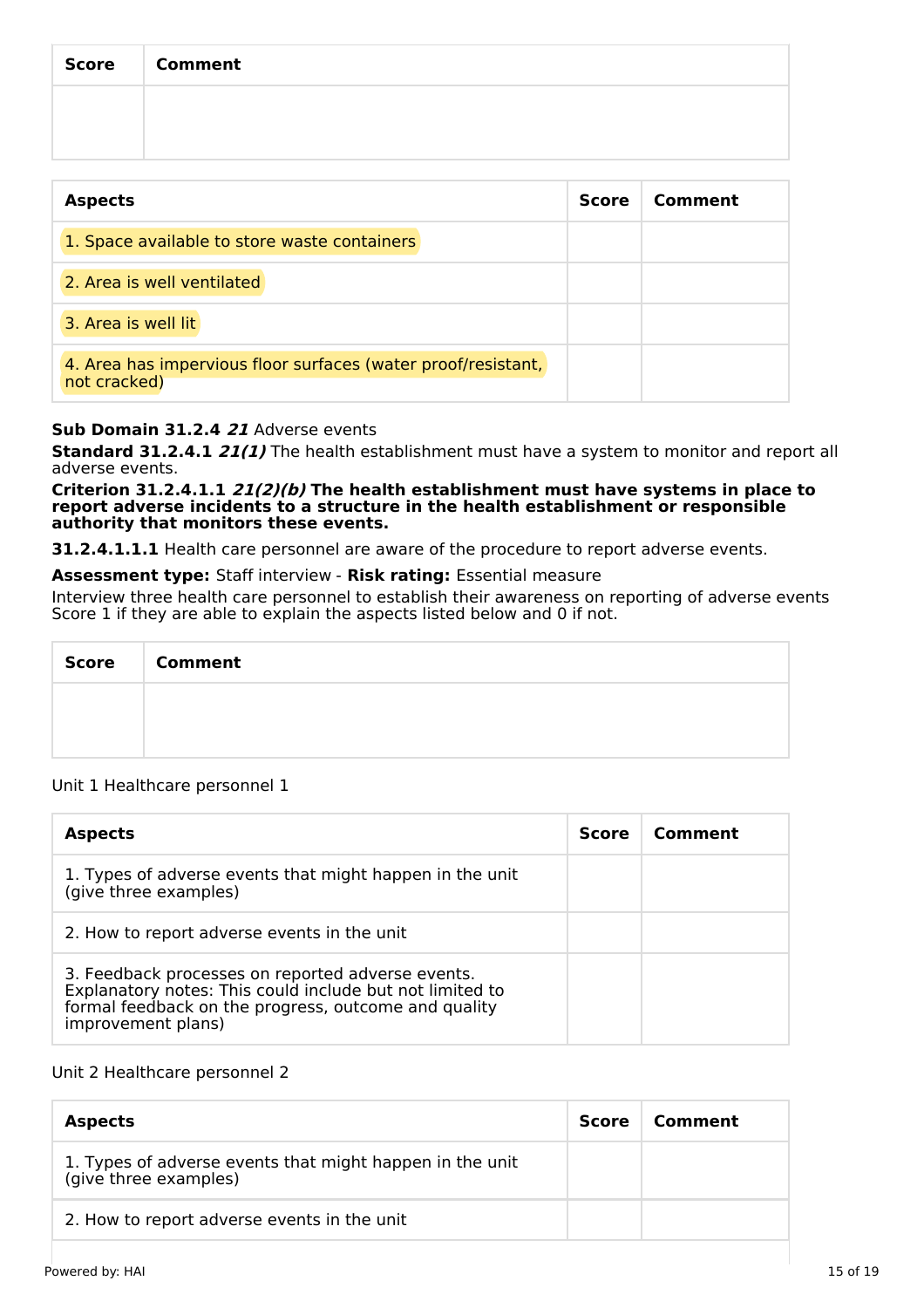## Unit 3 Healthcare personnel 3

| <b>Aspects</b>                                                                                                                                                                              | <b>Score</b> | Comment |
|---------------------------------------------------------------------------------------------------------------------------------------------------------------------------------------------|--------------|---------|
| 1. Types of adverse events that might happen in the unit<br>(give three examples)                                                                                                           |              |         |
| 2. How to report adverse events in the unit                                                                                                                                                 |              |         |
| 3. Feedback processes on reported adverse events.<br>Explanatory notes: This could include but not limited to<br>formal feedback on the progress, outcome and quality<br>improvement plans) |              |         |

## **Domain 31.3 CLINICAL SUPPORT SERVICES**

## **Sub Domain 31.3.1 13** Medical equipment

**Standard 31.3.1.1 13(1)** Health establishments must ensure that the medical equipment is available and functional in compliance with the law.

**Criterion 31.3.1.1.1 13(2)(b) The health establishment must ensure that equipment is in accordance with the essential equipment list in all clinical service areas.**

**31.3.1.1.1.1** Functional essential equipment is available.

## **Assessment type:** Observation - **Risk rating:** Essential measure

Verify whether the equipment listed below is available and functional. Score 1 if the equipment is available and functional and 0 if not available or not functional. NB: Score Not applicable for equipment not used in the unit.

| Score   Comment |
|-----------------|
|                 |
|                 |

| <b>Aspects</b>                                             | <b>Score</b> | Comment |
|------------------------------------------------------------|--------------|---------|
| 1. Steam autoclave                                         |              |         |
| 2. Mobile autoclave, electrical table-top type             |              |         |
| 3. Gas steriliser                                          |              |         |
| 4. Hanger for ventilation/anaesthetic circuits             |              |         |
| 5. Ultrasonic washer                                       |              |         |
| 6. Surgical instrument washer/decontamination unit         |              |         |
| 7. Water-jet cleaning pistol                               |              |         |
| 8. Incubator for biological control of steam sterilisation |              |         |
| 9. Incubator for biological control of gas sterilisation   |              |         |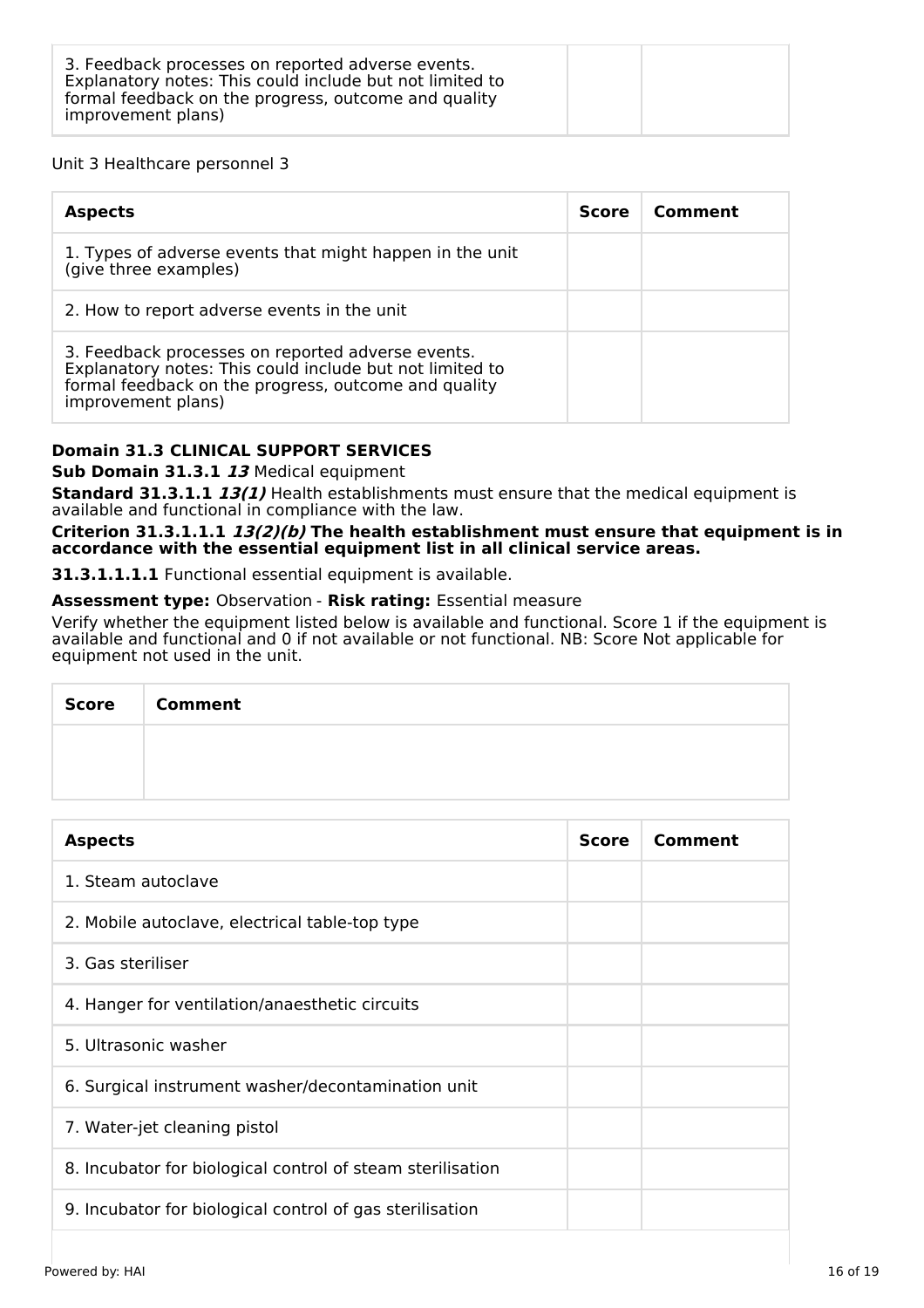| 10. Scissors, general purpose                     |  |
|---------------------------------------------------|--|
| 11. Heat sealing machine                          |  |
| 12. Table, packaging, sterilisation, medium, inox |  |
| 13. Table, packaging, sterilisation               |  |

**31.3.1.1.1.2** The sterilisation unit manager has determined the number of surgical packs required for the unit.

## **Assessment type:** Document - **Risk rating:** Essential measure

To ensure sufficient sterile packs are available for the sterilisation unit to cover all theatres and procedures that are performed at the health establishment, it is necessary to determine the requirements for the unit, i.e. how many sterile packs are required to ensure that all theatres and procedures are covered. Not applicable: Never

| Score   Comment |
|-----------------|
|                 |
|                 |

**31.3.1.1.1.3** The unit has a method for tracking surgical packs issued from and returned to the central sterile services department.

## **Assessment type:** Document - **Risk rating:** Essential measure

This may be a register to track sterile packs sent to and received from the theatres and other functional areas. The purpose of the system is to ensure that the sterilisation unit keeps track of all sterile packs. Not applicable: Never

| Score   Comment |
|-----------------|
|                 |
|                 |

**31.3.1.1.1.4** Sterile packs storage area or room or cupboards are adequately stocked and well organised.

## **Assessment type:** Observation - **Risk rating:** Vital measure

Inspect the area where sterile packs are stored to determine whether the aspects listed below are compliant. Score 1 if the aspect is compliant and 0 if not compliant. Score 0 if the unit does not have a designated area with a door that can be kept closed.

| <b>Score</b> | <b>Comment</b> |
|--------------|----------------|
|              |                |
|              |                |

| <b>Aspects</b>                                      | Score | Comment |
|-----------------------------------------------------|-------|---------|
| 1. Designated area for the storage of sterile packs |       |         |
| 2. Area is well organised                           |       |         |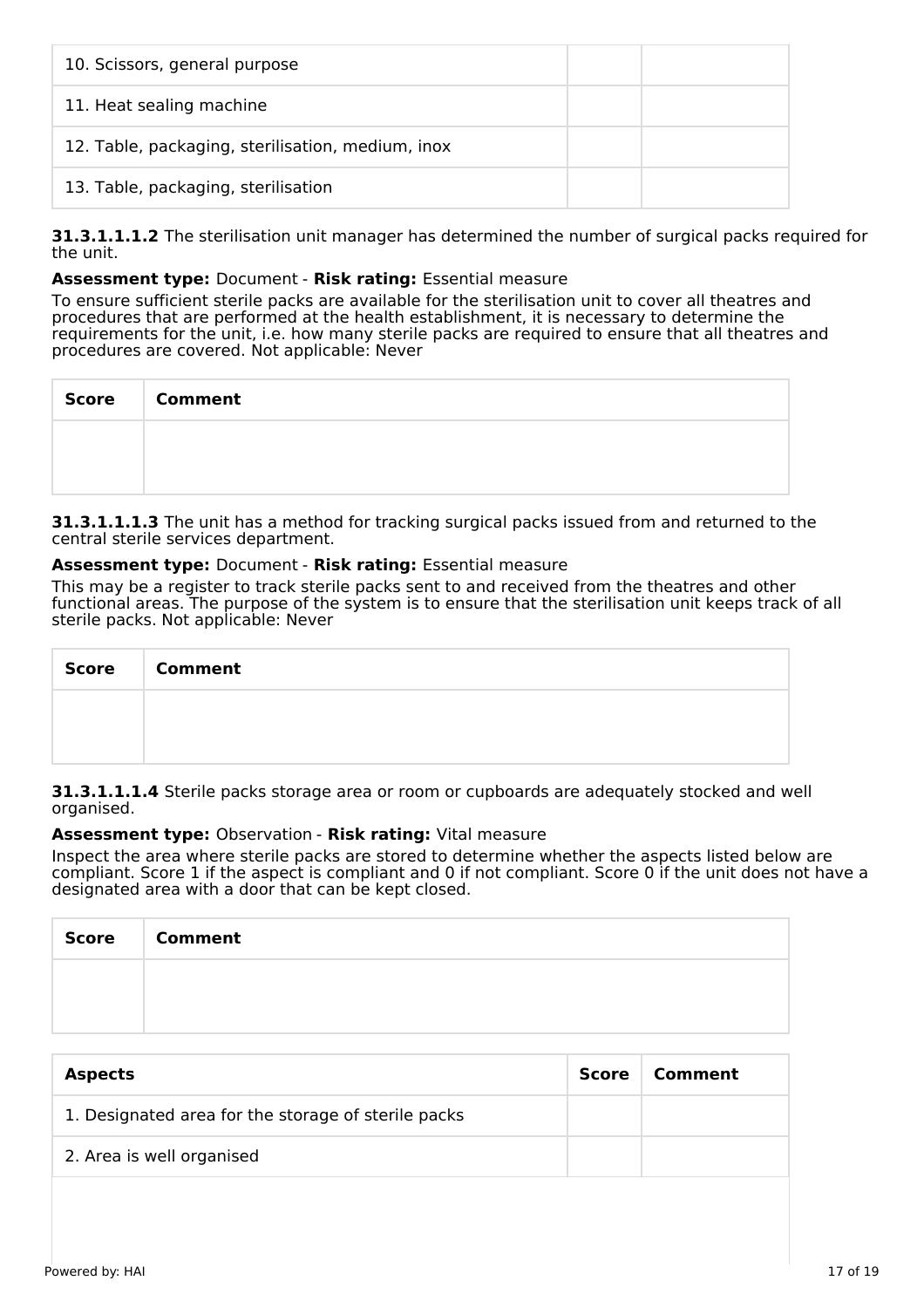| 3. Packs are stored in a manner that ensures their integrity.<br>Explanatory note: The storage of sterile packs must be in<br>such a way that it prevents physical damage to packages,<br>avoids exposure of packages to moisture and or becoming<br>soiled. Packages should not be stored in a manner that will<br>crush, bend, puncture, or compress them. |  |
|--------------------------------------------------------------------------------------------------------------------------------------------------------------------------------------------------------------------------------------------------------------------------------------------------------------------------------------------------------------|--|
|--------------------------------------------------------------------------------------------------------------------------------------------------------------------------------------------------------------------------------------------------------------------------------------------------------------------------------------------------------------|--|

## **Domain 31.4 GOVERNANCE AND HUMAN RESOURCES**

**Sub Domain 31.4.1 20** Occupational health and safety

**Standard 31.4.1.1 20(1)** The health establishment must comply with the requirements of the Occupational Health and Safety Act, 1993.

**Criterion 31.4.1.1.1 20(2)(b) Awareness of safety and security issues must be promoted**

**31.4.1.1.1.1** The emergency evacuation plan is prominently displayed.

**Assessment type:** Observation - **Risk rating:** Essential measure

The evacuation plan must include but is not limited to route/directions to be followed during evacuation, emergency exits and assembly point(s). This must be visibly displayed. Not applicable: Never

| <b>Score</b> | <b>Comment</b> |
|--------------|----------------|
|              |                |
|              |                |

**31.4.1.1.1.2** The healthcare personnel are familiar with the emergency evacuation procedure.

## **Assessment type:** Staff interview - **Risk rating:** Essential measure

Interview three health care personnel to establish whether they are able to explain the evacuation procedure as illustrated in the evacuation plan. Score 1 if they explain the procedure as illustrated in the evacuation plan and 0 if not. Where no evacuation plan is available, this measure must be scored 0.

| <b>Score</b> | <b>Comment</b> |
|--------------|----------------|
|              |                |
|              |                |

| <b>Aspects</b>            | Score | Comment |
|---------------------------|-------|---------|
| 1. Healthcare personnel 1 |       |         |
| 2. Healthcare personnel 2 |       |         |
| 3. Healthcare personnel 3 |       |         |

## **Domain 31.5 FACILITIES AND INFRASTRUCTURE**

**Sub Domain 31.5.1 14** Management of buildings and grounds

**Standard 31.5.1.1 14(1)** The health establishment and their grounds must meet the requirements of the building regulations.

#### **Criterion 31.5.1.1.1 14(2)(b) The health establishment must as appropriate for the type of buildings and grounds of the establishment have a maintenance plan for buildings and the grounds.**

**31.5.1.1.1.1** No obvious safety hazards are observed during the visit.

## **Assessment type:** Observation - **Risk rating:** Vital measure

Inspect the surroundings for maintenance-related safety hazards in the unit. This will include but is not limited to loose electrical wiring, collapsing ceiling, roof, doors or any other type of safety hazards that represent a risk to the health and safety of personnel, users and visitors. Not applicable: Never